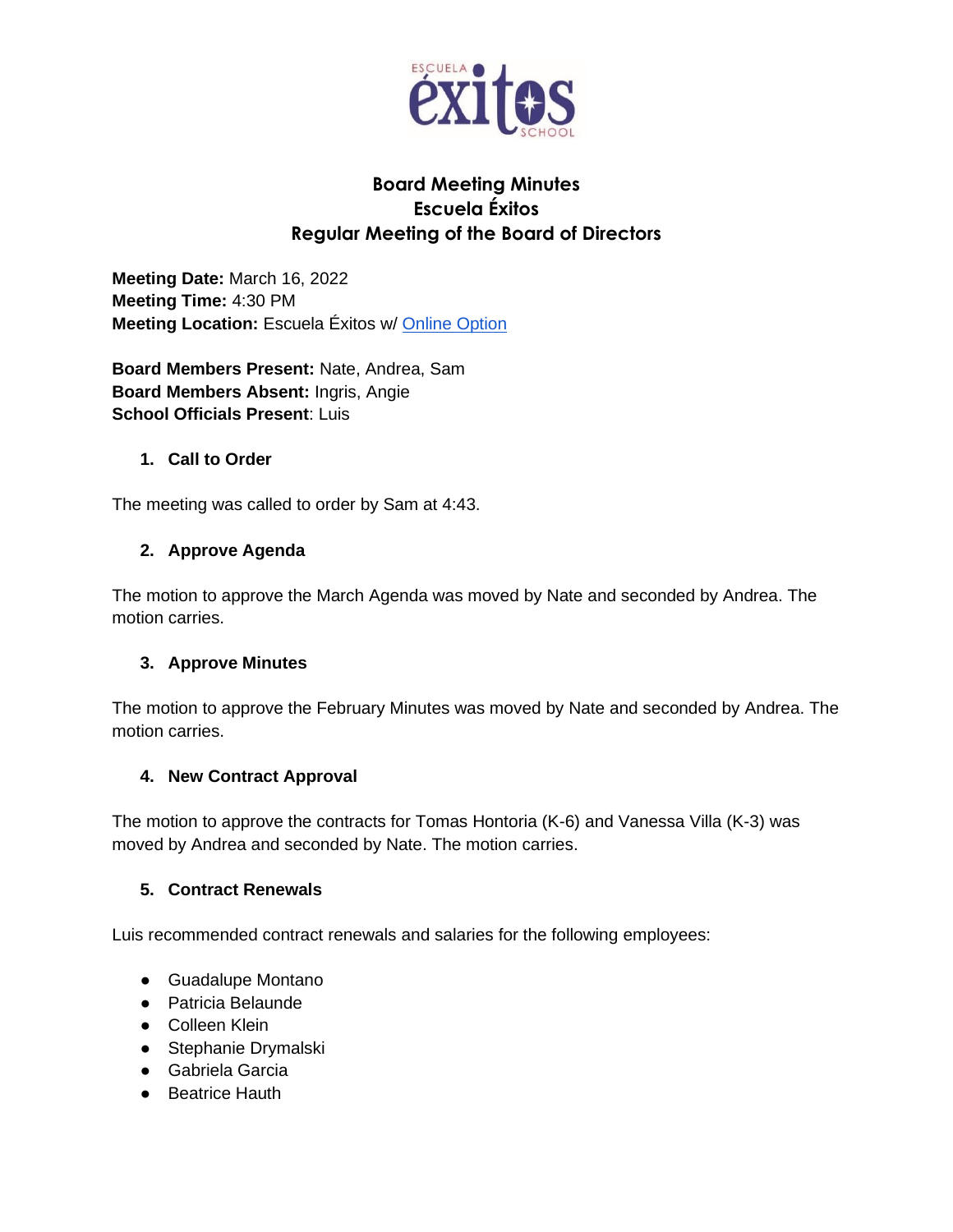- Ingris Orozco
- McKenna Stackhouse
- Fernando Pineda
- Lisa Hill

The Board suggested Luis distribute contracts by March 18th and collect them by April 1st. The motion to approve the contract renewals for the employees above was moved by Nate and seconded by Andrea. The motion carries.

### **6. Budget Update**

Bridget from Bergen KDV was not able to attend due to unforeseen circumstances. Below are the updates Bergen KDV asked Luis to provide:

- Lease Aid was improved
- CSDC (landlord) has been "very kind and patient" with us as we have awaited Lease Aid
- CSDC indicated \$40k from the contingency building funds could be applied to EE operational utilities
- Next Wednesday (3/23/21) Luis will be meeting with Bergen KDV to revise the budget accordingly

### **7. Mitigation Measures at School**

The Board listened to two parents, one teacher, and viewed staff/family survey results regarding opinions on masking.

At this time, the Board saw the vast majority of stakeholders of staff and parents (especially staff) wished to see the mask mandate continue until at least after Spring Break. For this reason, the Board did not hold a vote to end the existing mask mandate. As a result, EE will continue to have a mask mandate and will revisit this issue at the April meeting.

In the meantime, Nate and other board members will talk with the teachers regarding their mindset on the mask mandate. Luis will continue to converse with families.

### **8. Updates**

The Board requested Luis send the updates via email.

### **9. New Business**

There is no new business.

### **10. Public Comments**

Made by two parents and a teacher during agenda item 7.